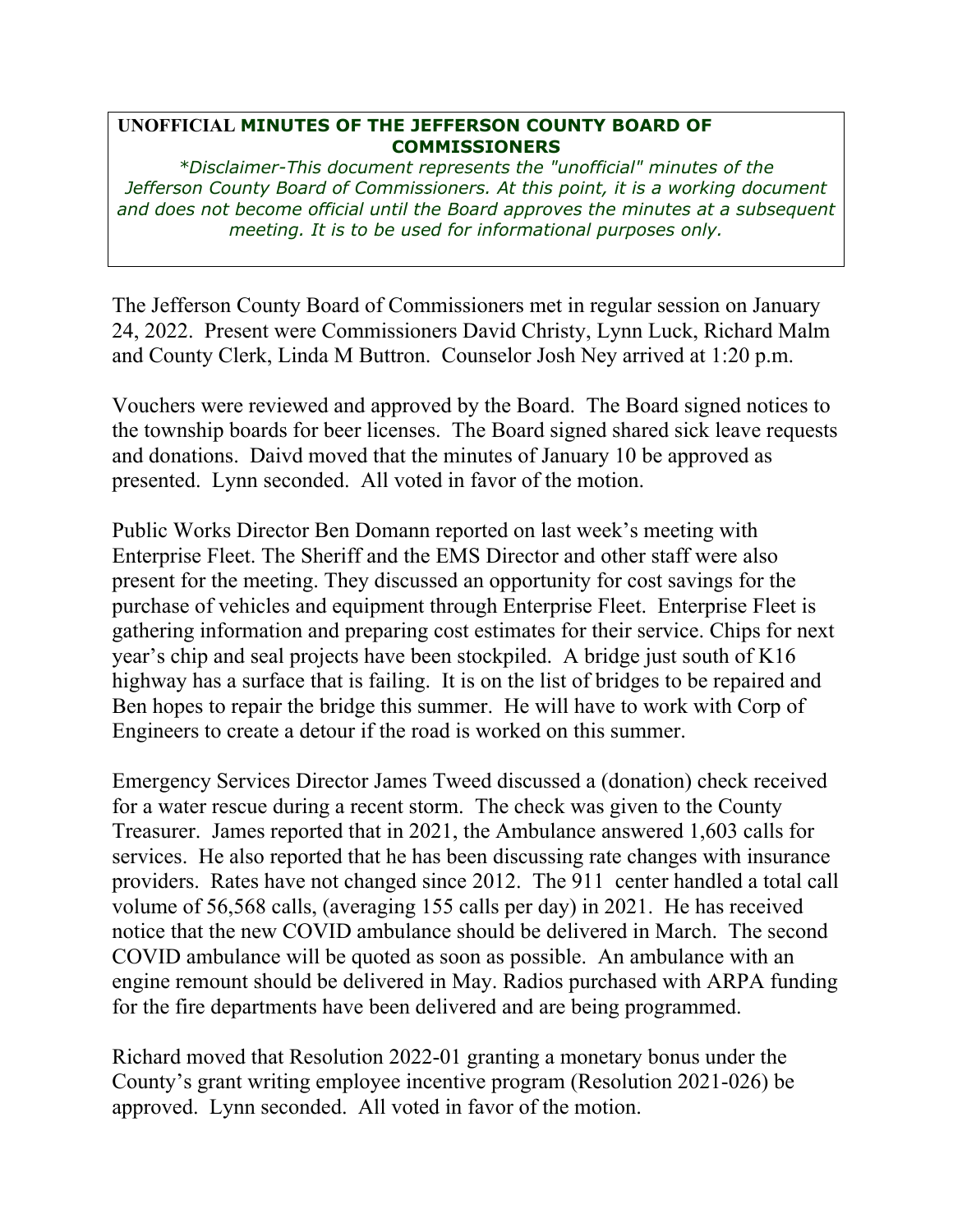Richard moved that the Board adopt 2022-002 exempting Jefferson County from GAAP Accounting requirements. David seconded. All voted in favor of the motion. Richard moved that the Board adopt Resolution 2022-003, a resolution regarding the execution and delivery of an agreement to release and assign the County's opiod claims to the Kansas Attorney General and certifying costs attributable to substance abuse and addition mitigation in excess of \$500. Lynn seconded. All voted in favor of the motion.

David moved that the Board temporarily suspend the requirement of Employee Handbook Policy #681 requiring six (6) months of employment before an employee can request shared sick leave until December 31, 2022. Lynn seconded. All voted in favor of the motion.

David moved that Josh be directed to complete the 2016 & 2019 tax sales (Case No. CV-57 and 19-CV-81) by February 28, 2022. Lynn seconded. All voted in favor of the motion.

Representatives from King's Construction met with the Board regarding their conditional use permit application (2021-03). Community Development Director Kelly Woodward reviewed the request. Lynn moved that the request be approved accepting the reclamation plan as presented with the seven conditions recommended by the Planning Commission. David seconded. All voted in favor of the motion. Richard moved that Resolution Z2021-018 be approved. Lynn seconded. All voted in favor of the motion. Kent King stated the reason they didn't appear last week was due to COVID issues and thanked the Board for hearing the matter today.

Paul Grahovac, Build Smart (construction products company in Lawrence) met with the Board. He appeared to let the board know that he will be promoting the ideas of buying county owned lots in the subdivisions around Lake Perry. He will work with the District Court to determine which properties received personal service regarding the tax sale, so that people buying the lots might have an idea of the status of the title.

Richard moved that the Board recess into executive session to discuss matters of attorney client privilege regarding pending litigation until 1:40 p.m. David seconded. All voted in favor of the motion. The Board recessed at 1:35 p.m. Present during the session were Josh and the Board. The Board reconvened at 1:40 p.m. The chair announced that no binding action was taken during executive session.